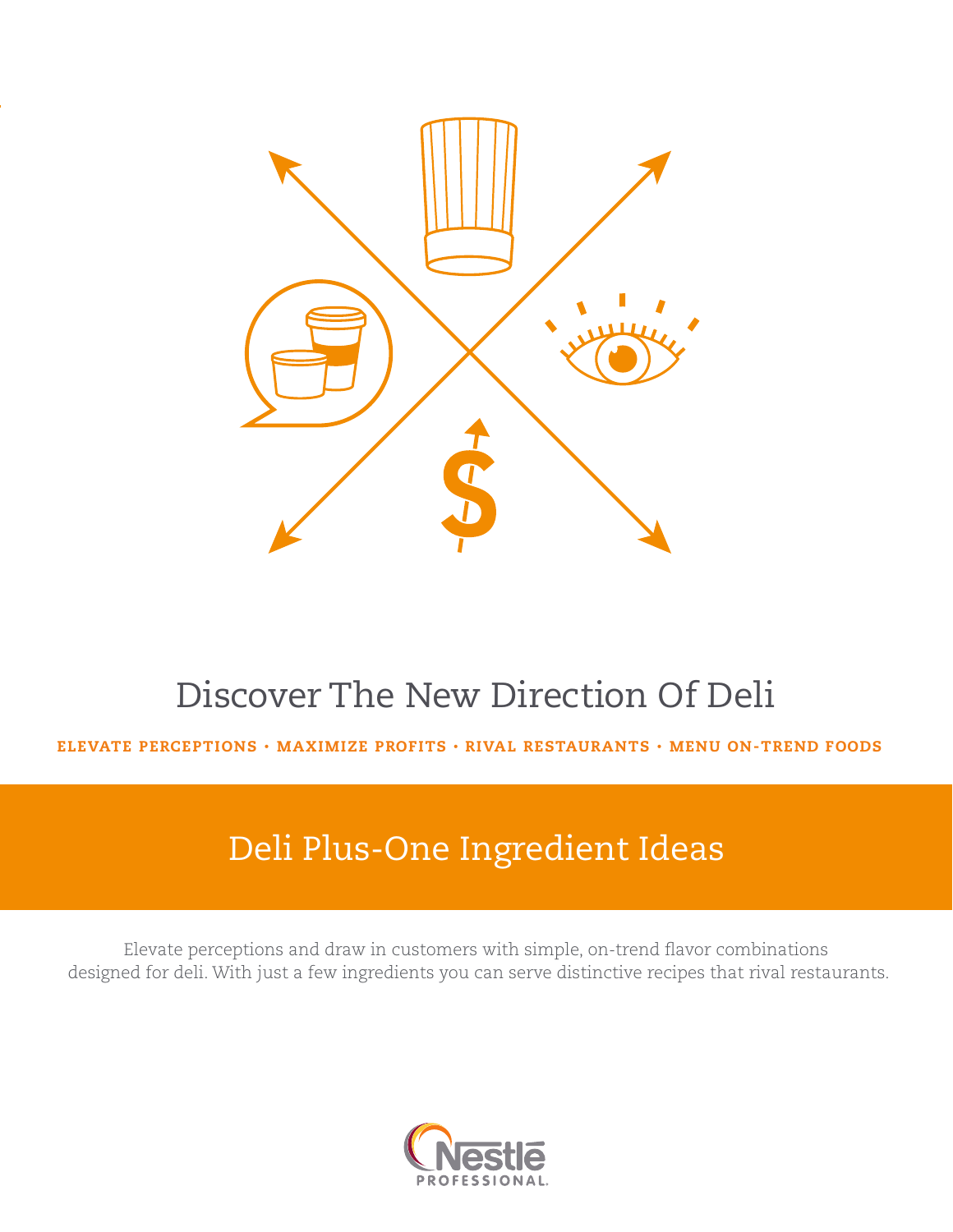

**Add on-trend flavor to a variety of foods by creating your own signature dressings, spreads and sauces.**

### *Signature Dressings & Spreads*

**Featuring** *Minor's***® Ready-To-Use Sauces**

| 1 Cup Condiment +<br><b>Minor's RTU Sauce</b> | <b>Bourbon</b><br>Style | Caribbean | Chile<br>Garlic | General<br>Tso's | <b>Honey</b><br>Citrus<br>Pepper | Sesame | <b>Stir Fry</b> | <b>Sweet</b><br>Chili | Sweet &<br><b>Spicy Plum</b> | <b>Szechuan</b>          | <b>Teriyaki</b> | Zesty<br><b>Orange</b> |
|-----------------------------------------------|-------------------------|-----------|-----------------|------------------|----------------------------------|--------|-----------------|-----------------------|------------------------------|--------------------------|-----------------|------------------------|
| Balsamic Vinegar                              | 2 Tbsp                  | 2 Tbsp    | 2 Tbsp          | 3 Tbsp           | 3 Tbsp                           | 2 Tbsp | 1 Tbsp          | 1 Tbsp                | 2 Tbsp                       | 1 Tbsp                   | 2 Tbsp          | 3 Tbsp                 |
| <b>Basic Vinaigrette</b>                      | 4 Tbsp                  | 5 Tbsp    | 5 Tbsp          | 4 Tbsp           | 5 Tbsp                           | 4 Tbsp | 4 Tbsp          | 5 Tbsp                | 5 Tbsp                       | 4 Tbsp                   | 5 Tbsp          | 5 Tbsp                 |
| Cider Vinegar                                 | 2 Tbsp                  | 2 Tbsp    | 2 Tbsp          | 3 Tbsp           | 3 Tbsp                           | 2 Tbsp | 1 Tbsp          | 1 Tbsp                | 2 Tbsp                       | 1 Tbsp                   | 2 Tbsp          | 3 Tbsp                 |
| Red Wine Vinegar                              | 2 Tbsp                  | 2 Tbsp    | 2 Tbsp          | 3 Tbsp           | 3 Tbsp                           | 2 Tbsp | 1 Tbsp          | 1 Tbsp                | 2 Tbsp                       | 1 Tbsp                   | 2 Tbsp          | 3 Tbsp                 |
| Rice Wine Vinegar                             | 2 Tbsp                  | 2 Tbsp    | 2 Tbsp          | 3 Tbsp           | 3 Tbsp                           | 2 Tbsp | 1 Tbsp          | 1 Tbsp                | 2 Tbsp                       | 1 Tbsp                   | 2 Tbsp          | 3 Tbsp                 |
| White Vinegar                                 | 2 Tbsp                  | 2 Tbsp    | 2 Tbsp          | 3 Tbsp           | 3 Tbsp                           | 2 Tbsp | 1 Tbsp          | 1 Tbsp                | 2 Tbsp                       | 1 Tbsp                   | 2 Tbsp          | 3 Tbsp                 |
| <b>Basic Vinaigrette</b>                      | 2 Tbsp                  | 4 Cups    | 3 Cups          | 2 Cups           | 3 Cups                           | 3 Cups | 3 Cups          | 3 Cups                | 4 Cups                       | 3 Cups                   | 3 Cups          | 5 Cups                 |
| Cream Cheese                                  | 2 Cups                  | 4 Cups    | 4 Cups          | 3 Cups           | 3 Cups                           | 3 Cups | 2 Cups          | 3 Cups                | 2 Cups                       | $\overline{\phantom{a}}$ | 2 Cups          | 4 Cups                 |

### *Signature Dressings, Sauces & Spreads*

**Featuring** *Minor's* **Flavor Concentrates** 

| 1 Cup Condiment +<br><b>Minor's Flavor Concentrate</b> | Ancho  | Chipotle | Cilantro<br>Lime | <b>Fire</b><br>Roasted<br>Jalapeño | Fire<br>Roasted<br>Poblano | Herb de<br>Provence | Red Chile<br>Adobo | Roasted<br>Garlic | Roasted<br>Mirepoix | <b>Sun Dried</b><br>Tomato<br>Pesto |
|--------------------------------------------------------|--------|----------|------------------|------------------------------------|----------------------------|---------------------|--------------------|-------------------|---------------------|-------------------------------------|
| <b>Basic Vinaigrette</b>                               | 1 Tbsp | 1 Tbsp   | 1 Tbsp           | 2 Tbsp                             | 2 Tbsp                     | 1 Tbsp              | 2 Tbsp             | 2 Tbsp            | 1 Tbsp              | 2 Tbsp                              |
| Blue Cheese Dressing                                   | 1 Tbsp | 1 Tbsp   | 1 Tbsp           | 3 Tbsp                             | 3 Tbsp                     | 1 Tbsp              | 1 Tbsp             | 1 Tbsp            | 1 Tbsp              | 1 Tbsp                              |
| Caesar Dressing                                        | 1 Tbsp | 1 Tbsp   | 1 Tbsp           | 2 Tbsp                             | 2 Tbsp                     | 1 Tbsp              | $\qquad \qquad -$  | 1 Tbsp            | 1 Tbsp              | 1 Tbsp                              |
| Ranch Dressing                                         | 2 Tbsp | 1 Tbsp   | 1 Tbsp           | 2 Tbsp                             | 3 Tbsp                     | 1 Tbsp              | 2 Tbsp             | 1 Tbsp            | 2 Tbsp              | 2 Tbsp                              |
| Slaw Dressing                                          | 1 Tbsp | 1 Tbsp   | 1 Tbsp           | 2 Tbsp                             | 2 Tbsp                     | 1 Tbsp              |                    | 1 Tbsp            | 1 Tbsp              | 2 Tbsp                              |
| Thousand Island Dressing                               | 1 Tbsp | 1 Tbsp   | 1 Tbsp           | 2 Tbsp                             | 3 Tbsp                     | 1 Tbsp              | 1 Tbsp             | 1 Tbsp            | 1 Tbsp              | 2 Tbsp                              |
| Alfredo Sauce                                          | 1 Tbsp | 1 Tbsp   | 1 Tbsp           | 1 Tbsp                             | 1 Tbsp                     | 1 Tbsp              | 1 Tbsp             | 1 Tbsp            | 1 Tbsp              | 1 Tbsp                              |
| Cheese Sauce                                           | 1 Tbsp | 1 Tbsp   | 1 Tbsp           | 1 Tbsp                             | 1 Tbsp                     | 1 Tbsp              | 1 Tbsp             | 1 Tbsp            | 1 Tbsp              | 1 Tbsp                              |
| Tomato Sauce                                           | 1 Tbsp | 1 Tbsp   | 1 Tbsp           | 2 Tbsp                             | 2 Tbsp                     | 1 Tbsp              | 1 Tbsp             | 1 Tbsp            | 1 Tbsp              | 2 Tbsp                              |
| Cream Cheese                                           | 1 Tbsp | 1 Tbsp   | 1 Tbsp           | 1 Tbsp                             | 1 Tbsp                     | 1 Tbsp              | 1 Tbsp             | 1 Tbsp            | 1 Tbsp              | 2 Tbsp                              |
| Hummus                                                 | 1 Tbsp | 1 Tbsp   | 1 Tbsp           | 2 Tbsp                             | 3 Tbsp                     | 1 Tbsp              | 2 Tbsp             | 1 Tbsp            | 1 Tbsp              | 2 Tbsp                              |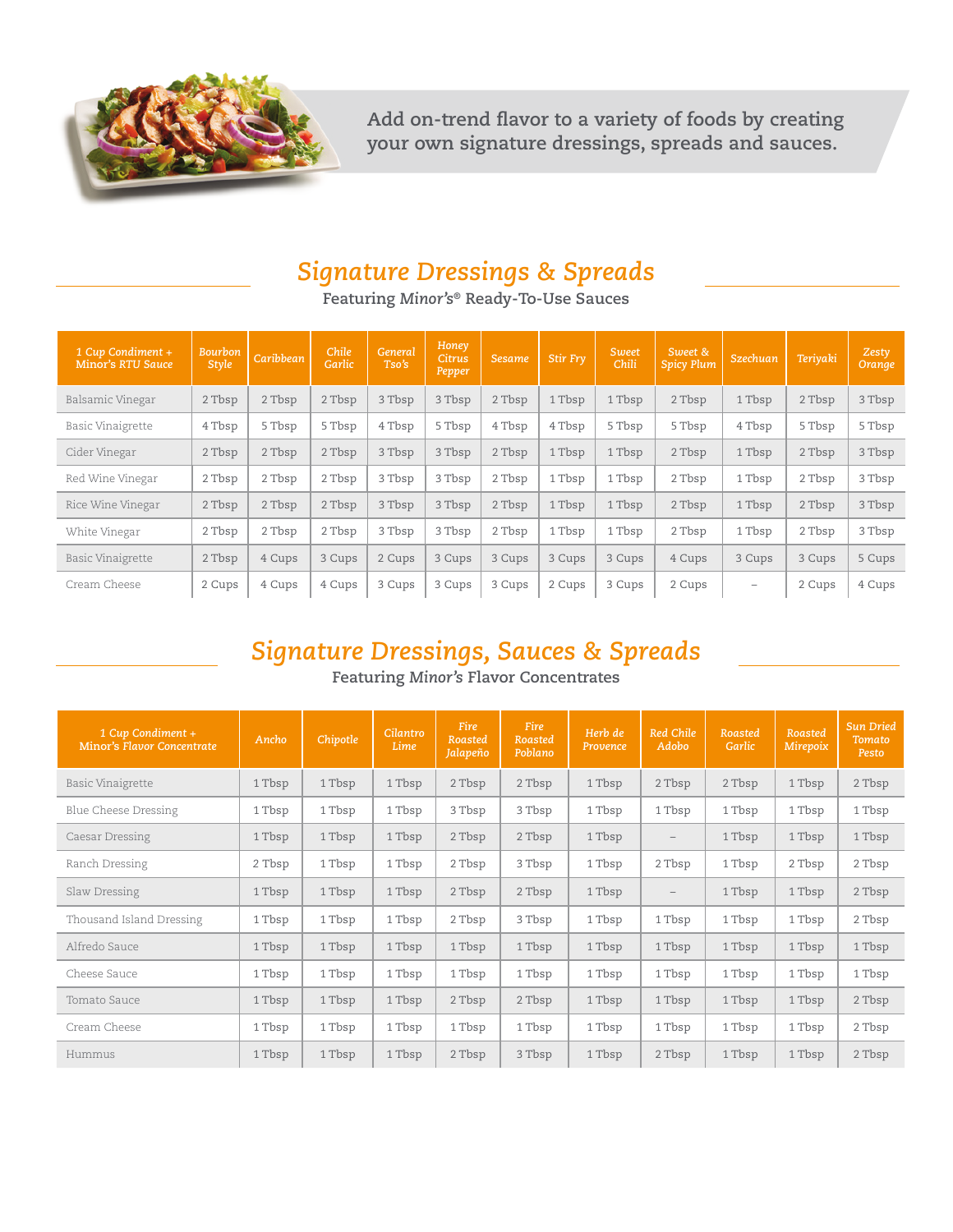#### *Signature Condiments*

**Featuring** *Minor's* **Ready-To-Use Sauces**

| 1 Cup Condiment +<br>Minor's RTU Sauce | <b>Bourbon</b><br>Style | <b>Caribbean</b> | Chile<br>Garlic | General<br>Tso's  | Honey<br>Citrus<br>Pepper | <b>Sesame</b> | Stir Fry | <b>Sweet</b><br>Chili | <b>Sweet</b><br>& Spicy<br>Plum | <b>Szechuan</b>          | Teriyaki | Zesty<br>Orange |
|----------------------------------------|-------------------------|------------------|-----------------|-------------------|---------------------------|---------------|----------|-----------------------|---------------------------------|--------------------------|----------|-----------------|
| Barbecue Sauce                         | 3 Tbsp                  | 5 Tbsp           | 4 Tbsp          | 4 Tbsp            | 5 Tbsp                    | 3 Tbsp        | 4 Tbsp   | 5 Tbsp                | 4 Tbsp                          | 5 Tbsp                   | 5 Tbsp   | 6 Tbsp          |
| Ketchup                                | 3 Tbsp                  | 4 Tbsp           | 5 Tbsp          | 4 Tbsp            | 4 Tbsp                    | 3 Tbsp        | 4 Tbsp   | 4 Tbsp                | 4 Tbsp                          | 4 Tbsp                   | 4 Tbsp   | 4 Tbsp          |
| Mayonnaise                             | 2 Tbsp                  | 4 Tbsp           | 3 Tbsp          | 2 Tbsp            | 3 Tbsp                    | 3 Tbsp        | 3 Tbsp   | 3 Tbsp                | 4 Tbsp                          | 4 Tbsp                   | 3 Tbsp   | 5 Tbsp          |
| Dijon Mustard                          | 4 Tbsp                  | 3 Tbsp           | 4 Tbsp          | $\qquad \qquad =$ | 4 Tbsp                    | 3 Tbsp        | 4 Tbsp   | 4 Tbsp                | 4 Tbsp                          | $\overline{\phantom{a}}$ | 3 Tbsp   |                 |
| Yellow Mustard                         | 4 Tbsp                  | 4 Tbsp           | 4 Tbsp          | 4 Tbsp            | 4 Tbsp                    | 3 Tbsp        | 4 Tbsp   | 5 Tbsp                | 4 Tbsp                          | 4 Tbsp                   | 5 Tbsp   | 6 Tbsp          |
| Sour Cream                             | 2 Tbsp                  | 3 Tbsp           | 3 Tbsp          | 2 Tbsp            | 3 Tbsp                    | 3 Tbsp        | 3 Tbsp   | 4 Tbsp                | 3 Tbsp                          | 3 Tbsp                   | 3 Tbsp   | 4 Tbsp          |

#### *Signature Condiments*

**Featuring** *Minor's* **Flavor Concentrates**

| 1 Cup Condiment + Minor's<br><b>Flavor Concentrate</b> | Ancho  | Chipotle | Cilantro<br>Lime | Fire<br>Roasted<br>Jalapeño | <b>Fire</b><br>Roasted<br>Poblano | Herb de<br>Provence | Red Chile<br>Adobo       | Roasted<br>Garlic | Roasted<br>Mirepoix | <b>Sun Dried</b><br>Tomato<br>Pesto |
|--------------------------------------------------------|--------|----------|------------------|-----------------------------|-----------------------------------|---------------------|--------------------------|-------------------|---------------------|-------------------------------------|
| Barbeque Sauce                                         | 2 Tbsp | 1 Tbsp   | 1 Tbsp           | 1 Tbsp                      | 3 Tbsp                            | 1 Tbsp              | 2 Tbsp                   | 1 Tbsp            | 2 Tbsp              | 2 Tbsp                              |
| Cheese Sauce                                           | 1 Tbsp | 1 Tbsp   | 1 Tbsp           | 1 Tbsp                      | 1 Tbsp                            | 1 Tbsp              | 1 Tbsp                   | 1 Tbsp            | 1 Tbsp              | 1 Tbsp                              |
| Guacamole                                              | 1 Tbsp | 1 Tbsp   | 1 Tbsp           | $\overline{\phantom{0}}$    |                                   |                     | 1 Tbsp                   | 1 Tbsp            | 1 Tbsp              | 2 Tbsp                              |
| Ketchup                                                | 1 Tbsp | 1 Tbsp   | 1 Tbsp           | 1 Tbsp                      | 1 Tbsp                            | 1 Tbsp              | 2 Tbsp                   | 2 Tbsp            | 2 Tbsp              | 3 Tbsp                              |
| Mayonnaise                                             | 1 Tbsp | 1 Tbsp   | 1 Tbsp           | 2 Tbsp                      | 3 Tbsp                            | 1 Tbsp              | 1 Tbsp                   | 2 Tbsp            | 2 Tbsp              | 2 Tbsp                              |
| Dijon Mustard                                          | 2 Tbsp | 1 Tbsp   | 1 Tbsp           | 1 Tbsp                      | 3 Tbsp                            | 1 Tbsp              | 2 Tbsp                   | 1 Tbsp            | 2 Tbsp              | 3 Tbsp                              |
| Honey Mustard                                          | 1 Tbsp | 1 Tbsp   | 1 Tbsp           | 1 Tbsp                      | 3 Tbsp                            | 1 Tbsp              | 2 Tbsp                   | 1 Tbsp            | 1 Tbsp              | 1 Tbsp                              |
| Yellow Mustard                                         | 2 Tbsp | 2 Tbsp   | 2 Tbsp           | 1 Tbsp                      | 3 Tbsp                            | 1 Tbsp              | 2 Tbsp                   | 2 Tbsp            | $\qquad \qquad -$   |                                     |
| Pickle Relish                                          | 1 Tbsp | 1 Tbsp   | 1 Tbsp           | 1 Tbsp                      | 1 Tbsp                            | 1 Tbsp              | $\overline{\phantom{m}}$ | 1 Tbsp            | 1 Tbsp              | 1 Tbsp                              |
| Salsa                                                  | 1 Tbsp | 1 Tbsp   | 1 Tbsp           | $\qquad \qquad -$           | -                                 |                     | 1 Tbsp                   | 1 Tbsp            | 2 Tbsp              | 1 Tbsp                              |